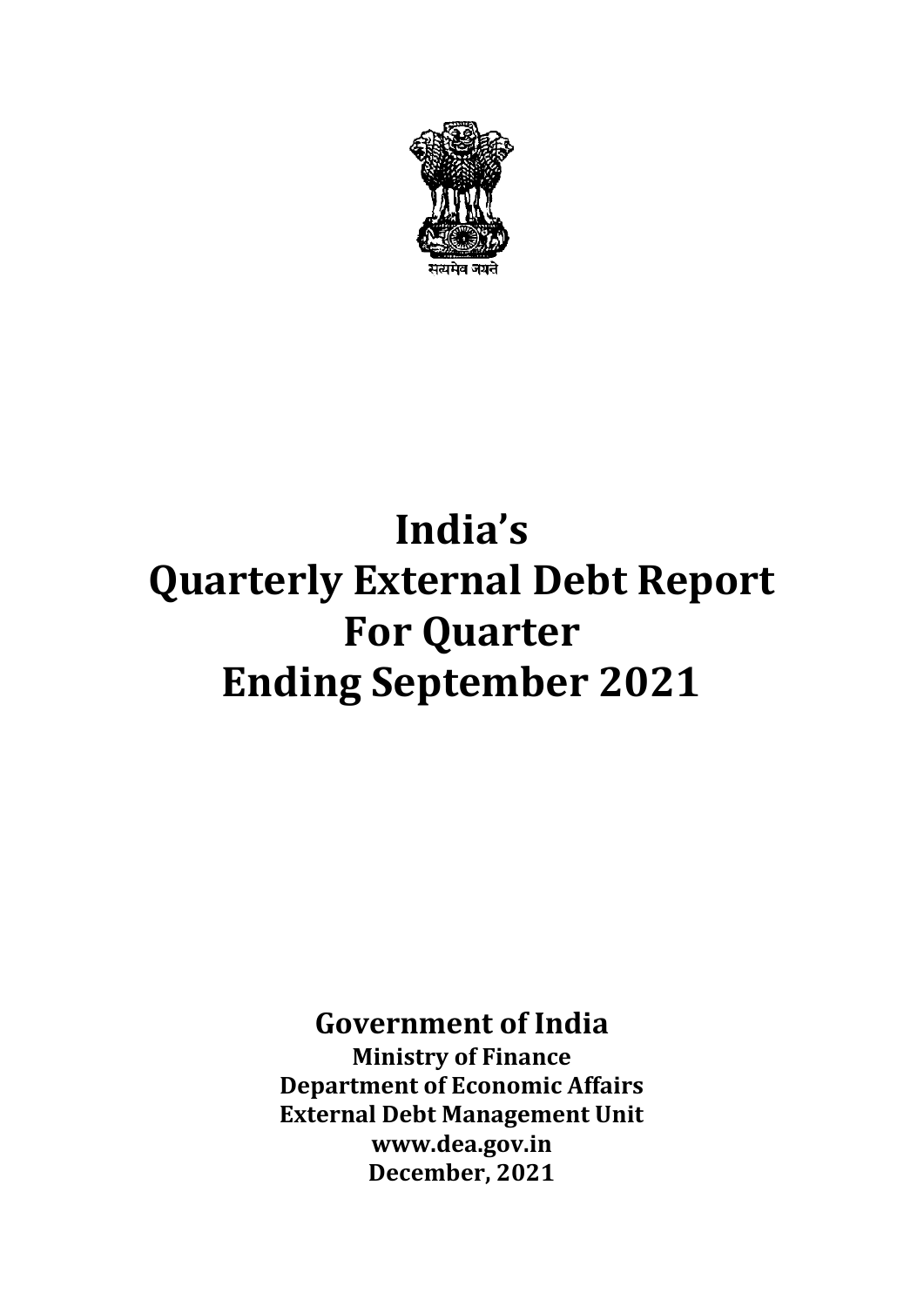### **India's External Debt as at end of September 2021**

The stock of external debt as at end-September 2021 along with the revised data for earlier quarters is set out in Statement I (old format) and II (IMF format<sup>1</sup>). The major developments relating to India's external debt as at end-September 2021 are presented below:

#### **Highlights**

1

- India's external debt continues to be sustainable and prudently managed.
- At end-September 2021, India's external debt was placed at US\$ 593.1 billion, recording an increase of US\$ 22.3 billion over its level at end-June 2021 (Table 1).
- The external debt to GDP ratio fell marginally to 20.1 per cent as at end-September 2021 from 20.2 per cent at end-June 2021 (Table 5).
- Valuation gain due to the appreciation of the US dollar vis-à-vis major currencies such as euro, yen and Special Drawing Rights (SDRs) was placed at US\$ 1.4 billion. Excluding the valuation effect, the increase in external debt would have been US\$ 23.7 billion instead of an increase of US\$ 22.3 billion at end-September 2021 over end-June 2021.
- Commercial borrowings remained the largest component of external debt, with a share of 36.9 per cent, followed by non-resident deposits (23.9 per cent) and shortterm trade credit (16.4 per cent).
- At end-September 2021, long-term debt (with original maturity of above one year) was placed at US\$ 492.5 billion, recording an increase of US\$ 24.2 billion over its level at end-June 2021 (Table 1).
- The share of short-term debt (with original maturity of up to one year) in total external debt declined to 17.0 per cent at end-September 2021 from 18.0 per cent at end-June 2021; the ratio of short-term debt (original maturity) to foreign exchange reserves declined to 15.8 per cent at end-September 2021 (16.8 per cent at end-June 2021) (Table 5).
- Short-term debt on residual maturity basis (*i.e.,* debt obligations that include longterm debt by original maturity falling due over the next twelve months and short-term debt by original maturity) constituted 43.2 per cent of total external debt as at end-September 2021 (44.7 per cent at end-June 2021) and stood at 40.3 per cent of foreign exchange reserves (41.8 per cent at end-June 2021) (Table 2).

<sup>&</sup>lt;sup>1</sup> The concepts set out in the IMF's 2013 External Debt Statistics (EDS) Guide are harmonized with those of the System of National Accounts (SNA) 2008 and the sixth edition of the IMF's Balance of Payments and International Investment Position Manual (BPM6) published in 2009.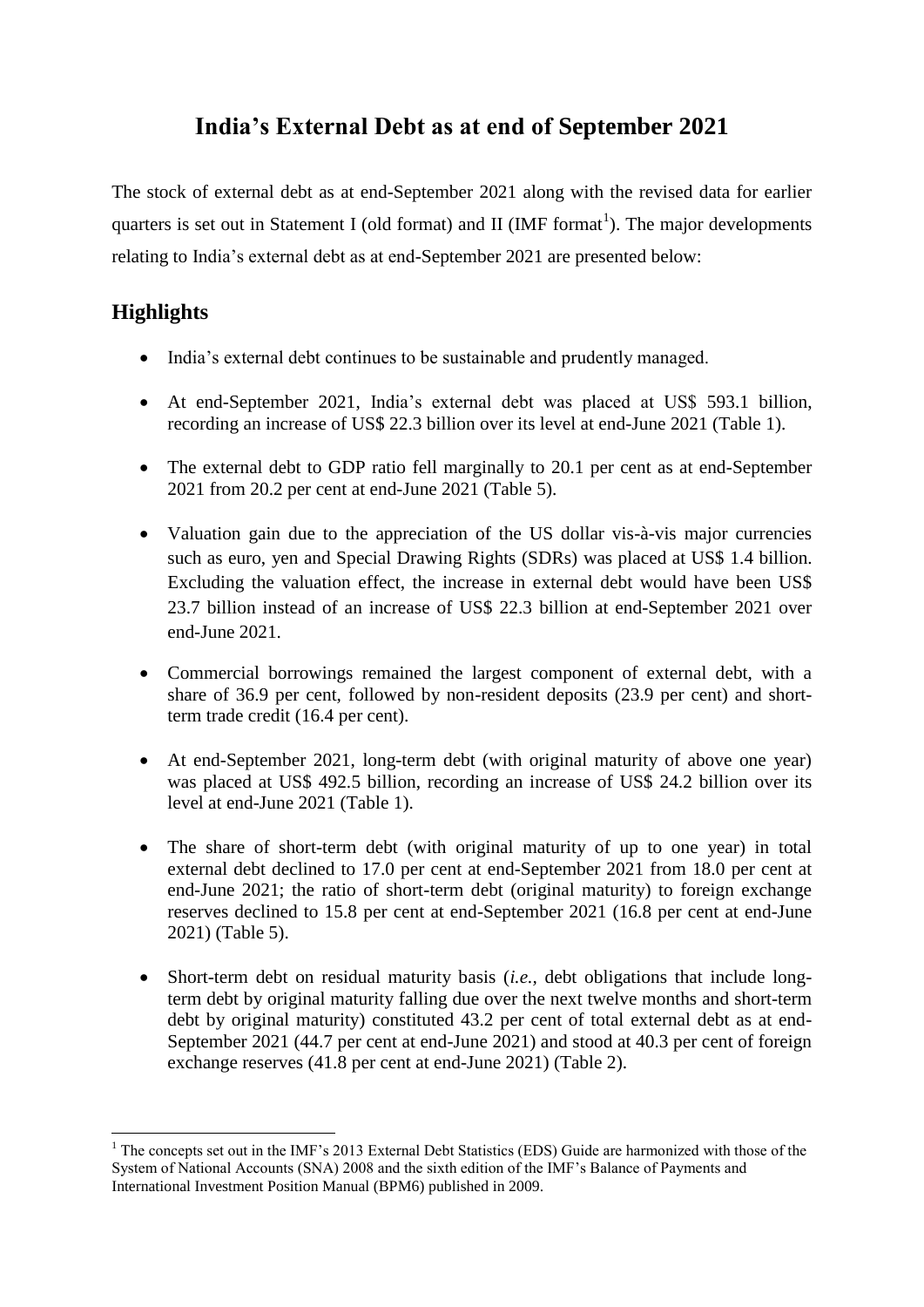- US dollar denominated debt remained the largest component of India's external debt, with a share of 51.0 per cent at end-September 2021, followed by the Indian rupee (32.2 per cent), SDR (7.1 per cent), Yen (5.6 per cent), and the Euro (3.3 per cent).
- The borrower-wise classification shows that the outstanding external debt of both government and non-government sector increased as at end-September 2021 over the previous quarter (Table 3). The rise in the external debt of government sector can mainly be attributed to increased IMF allocation of SDRs.
- The share of outstanding debt of non-financial corporations in total external debt was highest at 39.6 per cent, followed by deposit-taking corporations (except the central bank) (27.0 per cent), general government (21.2 per cent) and other financial corporations (7.8 per cent).
- The instrument-wise classification shows that the loans were the largest component of external debt, with a share of 33.9 per cent, followed by currency and deposits (24.1 per cent), trade credit and advances (16.9 per cent) and debt securities (16.8 per cent) (Table 4).
- Debt service (principal repayments plus interest payments) increased to 4.7 per cent of current receipts at end-September 2021, from 4.1 per cent at end-June 2021 reflecting lower current receipts (Table 5).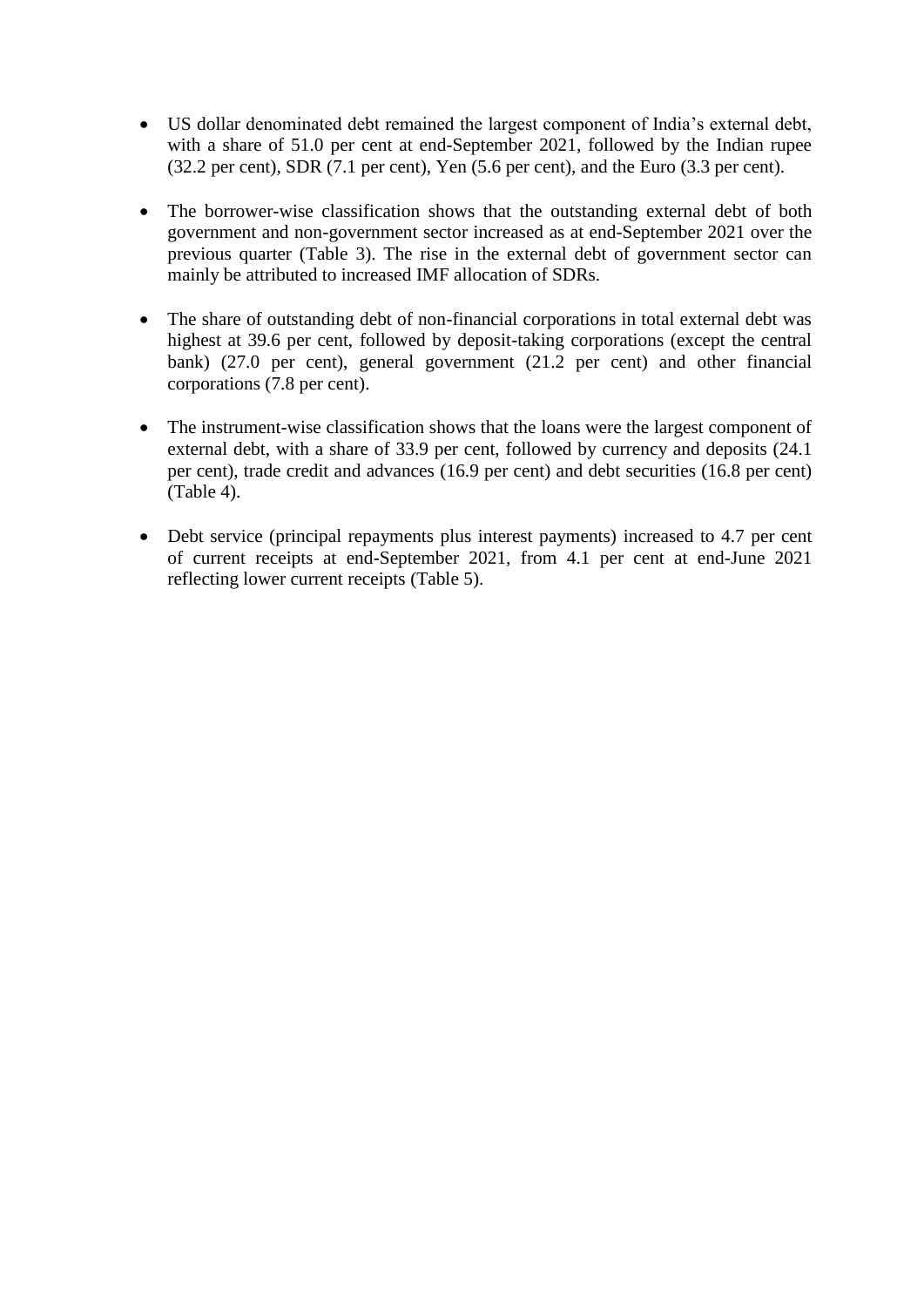| <b>Components</b>                                             | (US\$ Billion)           |                       |               |                                     |                              |                                |                              |
|---------------------------------------------------------------|--------------------------|-----------------------|---------------|-------------------------------------|------------------------------|--------------------------------|------------------------------|
|                                                               | Outstanding as at end of |                       |               | <b>Absolute</b><br><b>Variation</b> |                              | Percentage<br><b>Variation</b> |                              |
|                                                               | $Sep-20$<br><b>PR</b>    | $Jun-21$<br><b>PR</b> | $Sep-21$<br>P | $Sep-21$<br>over<br>$Sep-20$        | $Sep-21$<br>over<br>$Jun-21$ | $Sep-21$<br>over<br>$Sep-20$   | $Sep-21$<br>over<br>$Jun-21$ |
| $\mathbf{1}$                                                  | $\overline{2}$           | $\mathbf{3}$          | 4             | 5                                   | 6                            | $\overline{7}$                 | 8                            |
| 1. Multilateral                                               | 67.0                     | 70.2                  | 71.4          | 4.4                                 | 1.2                          | 6.5                            | 1.7                          |
| 2. Bilateral                                                  | 29.3                     | 30.8                  | 30.9          | 1.6                                 | 0.1                          | 5.6                            | 0.5                          |
| 3. IMF                                                        | 5.6                      | 5.7                   | 23.3          | 17.7                                | 17.6                         | 316.3                          | 310.8                        |
| 4. Trade Credit                                               | 7.0                      | 5.7                   | 5.6           | $-1.4$                              | $-0.1$                       | $-19.6$                        | $-1.7$                       |
| 5. Commercial Borrowing                                       | 206.8                    | 213.4                 | 218.8         | 12.0                                | 5.3                          | 5.8                            | 2.5                          |
| 6. NRI Deposits                                               | 137.3                    | 141.5                 | 141.6         | 4.3                                 | 0.0                          | 3.1                            | 0.0                          |
| 7. Rupee Debt                                                 | 1.0                      | 1.0                   | 1.0           | 0.0                                 | 0.0                          | $-3.7$                         | $-1.6$                       |
| 8. Short-term Debt                                            | 102.8                    | 102.5                 | 100.6         | $-2.3$                              | $-1.9$                       | $-2.2$                         | $-1.9$                       |
| of which                                                      |                          |                       |               |                                     |                              |                                |                              |
| Short-term Trade Credit                                       | 99.4                     | 99.2                  | 97.4          | $-2.0$                              | $-1.8$                       | $-2.0$                         | $-1.8$                       |
| <b>Total External Debt</b>                                    | 556.8                    | 570.8                 | 593.1         | 36.3                                | 22.3                         | 6.5                            | 3.9                          |
| Memo items:                                                   |                          |                       |               |                                     |                              |                                |                              |
| A. Long term debt (original<br>$\text{matrix}$ ) <sup>@</sup> | 454.0                    | 468.3                 | 492.5         | 38.5                                | 24.2                         | 8.5                            | 5.2                          |
| B. Short Term Debt (original<br>maturity) $*$                 | 102.8                    | 102.5                 | 100.6         | $-2.3$                              | $-1.9$                       | $-2.2$                         | $-1.9$                       |
| PR: Partially Revised P: Provisional                          |                          |                       |               |                                     |                              |                                |                              |
| @ Debt with original maturity of above one year               |                          |                       |               |                                     |                              |                                |                              |
| # Debt with original maturity up to one year                  |                          |                       |               |                                     |                              |                                |                              |

## **Table 1: External Debt - Outstanding and Variation**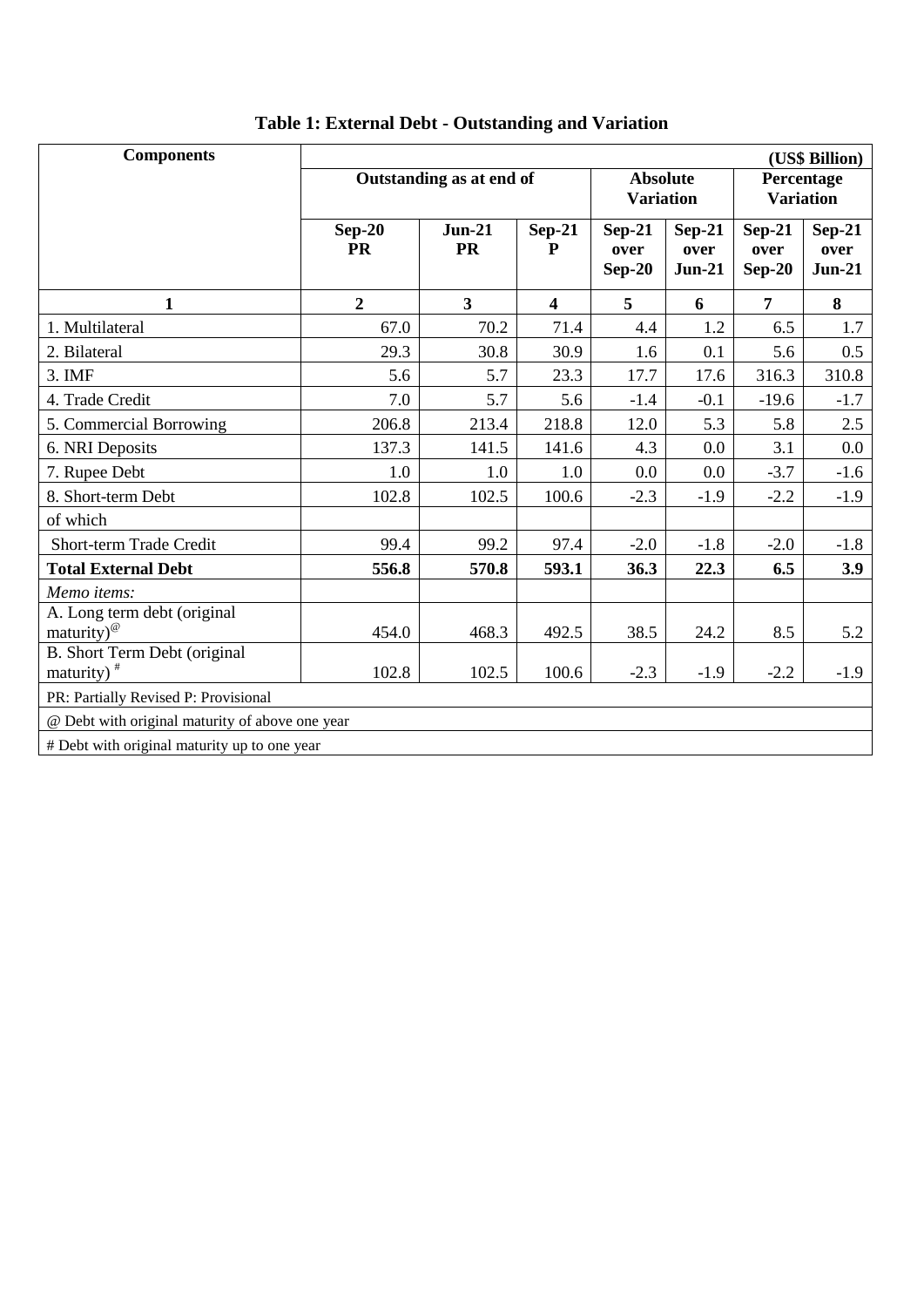|                                                                                                                                                                             | (US\$ Billion)                      |                         |                         |                      |                          |  |
|-----------------------------------------------------------------------------------------------------------------------------------------------------------------------------|-------------------------------------|-------------------------|-------------------------|----------------------|--------------------------|--|
| <b>Sector</b>                                                                                                                                                               | Short-<br>term up<br>to one<br>year | 1 to 2<br>years         | 2 to 3 years            | More than<br>3 years | <b>Total</b><br>(2 to 5) |  |
| 1                                                                                                                                                                           | $\overline{2}$                      | $\overline{\mathbf{3}}$ | $\overline{\mathbf{4}}$ | $\overline{5}$       | 6                        |  |
| <b>I. General Government</b>                                                                                                                                                | 6.4                                 | 7.2                     | 8.4                     | 103.7                | 125.7                    |  |
| I.A. Short-term Debt                                                                                                                                                        | 0.3                                 |                         |                         |                      | 0.3                      |  |
| I.B. Long-term Debt                                                                                                                                                         | 6.1                                 | 7.2                     | 8.4                     | 103.7                | 125.5                    |  |
| <b>II. Central Bank</b>                                                                                                                                                     | 0.1                                 | 0.0                     | 0.0                     | 0.0                  | 0.1                      |  |
| II.A. Short-term Debt                                                                                                                                                       | 0.1                                 |                         |                         |                      | 0.1                      |  |
| II.B. Long-term Debt                                                                                                                                                        | 0.0                                 | 0.0                     | 0.0                     | 0.0                  | 0.0                      |  |
| <b>III. Deposit-Taking Corporations, except</b><br>the Central Bank                                                                                                         | 107.0                               | 18.6                    | 10.2                    | 24.2                 | 160.0                    |  |
| III.A. Short-term Debt                                                                                                                                                      | 1.2                                 |                         |                         |                      | 1.2                      |  |
| III.B. Long-term Debt                                                                                                                                                       | 105.8                               | 18.6                    | 10.2                    | 24.2                 | 158.8                    |  |
| <b>IV. Other Sectors</b>                                                                                                                                                    | 136.4                               | 26.1                    | 30.0                    | 88.6                 | 281.1                    |  |
| IV.A. Short-term Debt                                                                                                                                                       | 98.9                                |                         |                         |                      | 98.9                     |  |
| IV.B. Long-term Debt                                                                                                                                                        | 37.5                                | 26.1                    | 30.0                    | 88.6                 | 182.2                    |  |
| <b>IV.1. Other financial corporations</b>                                                                                                                                   | 8.1                                 | 11.2                    | 7.4                     | 19.3                 | 46.0                     |  |
| IV.1.A. Short-term Debt                                                                                                                                                     | 1.6                                 |                         |                         |                      | 1.6                      |  |
| IV.1.B. Long-term Debt                                                                                                                                                      | 6.5                                 | 11.2                    | 7.4                     | 19.3                 | 44.4                     |  |
| <b>IV.2. Non-financial corporations</b>                                                                                                                                     | 128.3                               | 15.0                    | 22.5                    | 69.3                 | 235.1                    |  |
| IV.2.A. Short-term Debt                                                                                                                                                     | 97.4                                |                         |                         |                      | 97.4                     |  |
| IV.2.B. Long-term Debt                                                                                                                                                      | 31.0                                | 15.0                    | 22.5                    | 69.3                 | 137.7                    |  |
| IV.3. Households and nonprofit                                                                                                                                              |                                     |                         |                         |                      |                          |  |
| institutions serving households (NPISHs)                                                                                                                                    | 0.0                                 | 0.0                     | 0.0                     | 0.0                  | 0.0                      |  |
| IV.3.A. Short-term Debt                                                                                                                                                     | 0.0                                 |                         |                         |                      | $0.0\,$                  |  |
| IV.3.B. Long-term Debt                                                                                                                                                      | 0.0                                 | 0.0                     | 0.0                     | 0.0                  | 0.0                      |  |
| V. Direct Investment: Intercompany                                                                                                                                          |                                     |                         |                         |                      |                          |  |
| Lending                                                                                                                                                                     | 5.9                                 | 2.5                     | 3.8                     | 13.8                 | 26.0                     |  |
| A. Total Short-term Debt                                                                                                                                                    | 100.6                               |                         |                         |                      | 100.6                    |  |
| B. Total Long-term Debt                                                                                                                                                     | 155.4                               | 54.5                    | 52.4                    | 230.2                | 492.5                    |  |
| $C. Total Debt (A+B)$                                                                                                                                                       | 256.0                               | 54.5                    | 52.4                    | 230.2                | 593.1                    |  |
| Memo Items:<br>Short-term Debt (residual maturity) as per<br>cent of Total External Debt<br>Short-term Debt (residual maturity) as per<br>cent of Foreign Exchange Reserves |                                     |                         |                         |                      | 43.2<br>40.3             |  |

## **Table 2: Residual Maturity of Outstanding External Debt as at end-September 2021**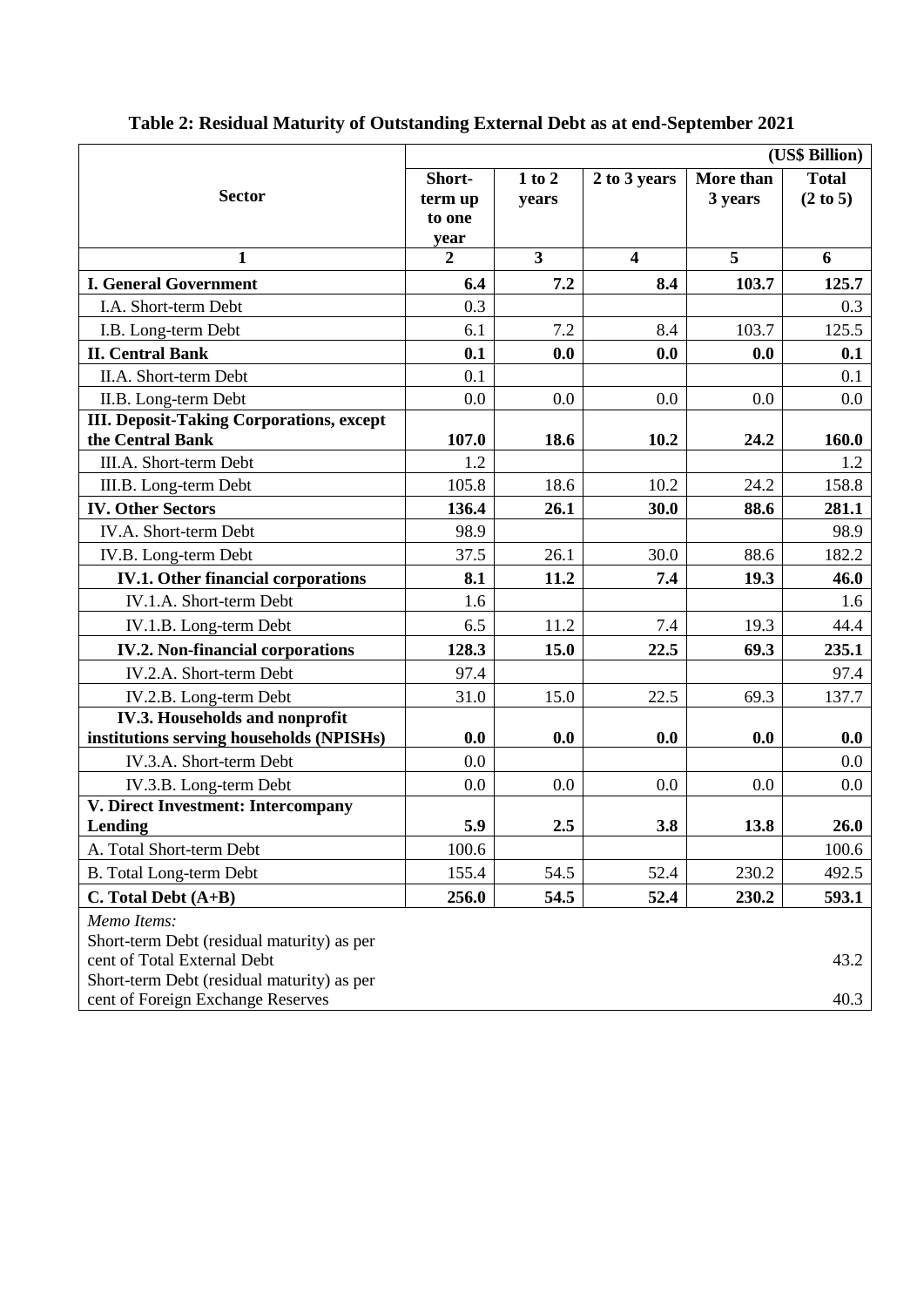|                                                                                                                                                                                       | (US\$ Billion)        |                       |                  |  |  |
|---------------------------------------------------------------------------------------------------------------------------------------------------------------------------------------|-----------------------|-----------------------|------------------|--|--|
| <b>Instrument</b>                                                                                                                                                                     | $Sep-20$<br><b>PR</b> | $Jun-21$<br><b>PR</b> | $Sep-21$<br>P    |  |  |
| 1                                                                                                                                                                                     | $\overline{2}$        | 3                     | $\boldsymbol{4}$ |  |  |
| A. Government Debt (I+II)                                                                                                                                                             | 103.6                 | 106.9                 | 125.7            |  |  |
| (As Percent of GDP)                                                                                                                                                                   | 4.0                   | 3.8                   | 4.3              |  |  |
| I. External Assistance under Govt. Account                                                                                                                                            | 80.1                  | 84.5                  | 85.7             |  |  |
| II. Other Government External Debt <sup>®</sup>                                                                                                                                       | 23.5                  | 22.4                  | 40.0             |  |  |
| <b>B. Non-Government Debt</b>                                                                                                                                                         | 453.2                 | 463.8                 | 467.3            |  |  |
| (As Percent of GDP)                                                                                                                                                                   | 17.6                  | 16.4                  | 15.9             |  |  |
| <b>B.1. Central Bank</b>                                                                                                                                                              | 0.2                   | 0.3                   | 0.1              |  |  |
| B.2. Deposit-Taking Corporations, except the Central Bank                                                                                                                             | 156.1                 | 160.4                 | 160.0            |  |  |
| B.3. Other financial corporation                                                                                                                                                      | 40.8                  | 45.0                  | 46.0             |  |  |
| B.4. Non-financial corporation                                                                                                                                                        | 230.8                 | 232.3                 | 235.1            |  |  |
| B.5. Households and non-profit institutions serving households<br>(NPISHs)                                                                                                            | 0.0                   | 0.0                   | 0.0              |  |  |
| B.6. Direct investment: Intercompany lending                                                                                                                                          | 25.3                  | 25.8                  | 26.0             |  |  |
| <b>C. Total External Debt</b>                                                                                                                                                         | 556.8                 | 570.8                 | 593.1            |  |  |
| (As Percent of GDP)                                                                                                                                                                   | 21.6                  | 20.2                  | 20.1             |  |  |
| PR: Partially Revised P: Provisional                                                                                                                                                  |                       |                       |                  |  |  |
| @: Other government external debt includes defence debt, investment in Treasury Bills/government securities by<br>FPIs, foreign central banks and international institutions and IMF. |                       |                       |                  |  |  |

#### **Table 3: Government and Non-Government External Debt**

### **Table 4: Outstanding External Debt by Instruments**

|                                         |           |             | (US\$ Billion) |  |  |
|-----------------------------------------|-----------|-------------|----------------|--|--|
| <b>Instrument</b>                       | Sep-20 PR | $Jun-21 PR$ | $Sep-21P$      |  |  |
|                                         | 2         | 3           | 4              |  |  |
| Special Drawing Rights (allocations)    | 5.6       | 5.7         | 23.3           |  |  |
| Currency and deposits                   | 138.8     | 143.1       | 142.9          |  |  |
| Debt securities                         | 95.2      | 96.7        | 99.3           |  |  |
| Loans                                   | 189.7     | 197.4       | 201.2          |  |  |
| Trade credits and advances              | 102.2     | 102.1       | 100.3          |  |  |
| Other debt liabilities                  | 0.0       | 0.0         | 0.0            |  |  |
| Direct investment: Intercompany lending | 25.3      | 25.8        | 26.0           |  |  |
| <b>Total External Debt</b>              | 556.8     | 570.8       | 593.1          |  |  |
| PR: Partially Revised P: Provisional    |           |             |                |  |  |